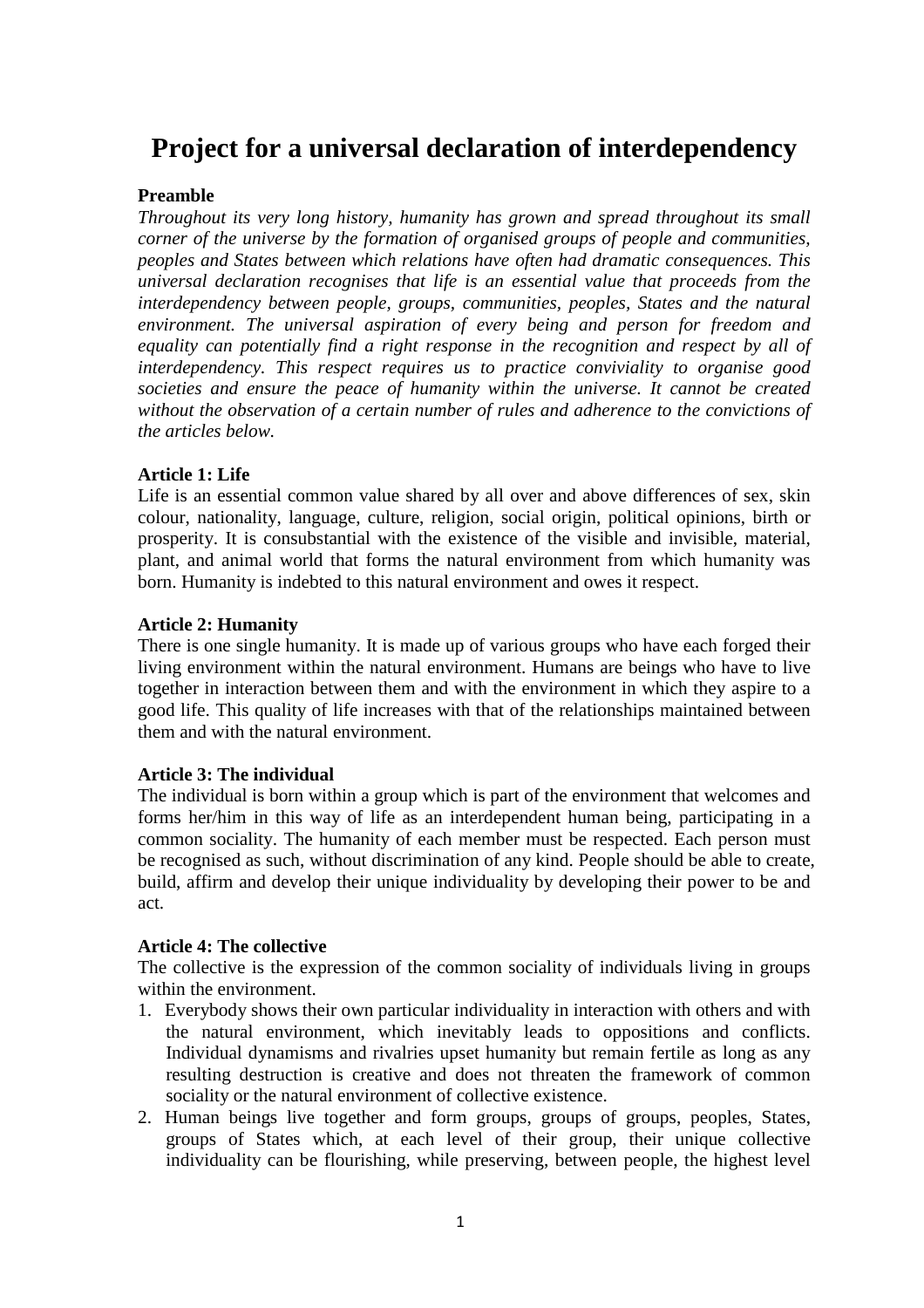of conditions of collective existence to the uppermost scale, that of the whole of humanity.

## **Article 5: The general will**

To ensure the maintenance of common sociality without imposing the will of a single person on others, the general will should be able to take form, and be accepted by all.

- 1. Human beings group together to live together and form associations, peoples and States.
- 2. Each individual participates in the organisation of interactions within groups of which she/he is a founding member, or joins and contributes to the formation of the general will of these groups, peoples and States.
- 3. The modes of participation and contribution of everyone constitute a political process through which the Law is established, as an expression of the general will.
- 4. The general will is formed within the framework of direct participative processes on the scale of base groups, with small numbers, and according to heterogeneous formulae with systems of representations at the highest level, involving a larger number of people.
- 5. The general will is expressed by the Common Law and is imposed on everyone. In the same way that it is elaborated gradually from the smallest scale to the largest, it is affirmed and implemented according to the principle of subsidiarity. It should be expressed, in the service of life, at the lowest possible scale.

# **Article 6: The Common Law**

The Common Law emanates from the expression of the general will and applies to everyone through justice.

- 1. The Law ensures that everyone has access to the means to exercise their autonomy to flourish. These means are already known as civil, political economic, social, cultural and environmental rights which give everyone the right to a respectable life.
- 2. The Law prohibits any action that is not fertile for humanity. By establishing limits, it guarantees implementation of the rights of all responsibly in respect of others and of the natural environment. This consideration in respect of others and the natural environment is the foundation of justice.

# **Article 7: Conviviality**.

Conviviality, the art of living together (*con-vivere*), promotes relationships and cooperation between all and with the natural environment. This does not exclude divergences or oppositions that enable the recognition of all and the perspectives they may have. Conviviality is a life force. It prohibits the desire for recognition and flourishing does not grow to such a degree as to create a rivalry that would transform into war between groups and into a force of death.

## **Article 8: The primacy of cultural life**

Culture is at the heart of interdependency between human beings and with the natural environment.

- 1. The creation and sharing of resources (economy) and the exercise of powers (politics) are indispensable activities but they cannot impose their primacy over the functioning of groups, peoples, and States: they are subject to the Common Law.
- 2. Primacy is given to the cultural, i.e. to life in its dimension of sharing emotions and sensations that encourage at the inter-individual and collective scales, the impressions of happiness and of surpassing oneself.